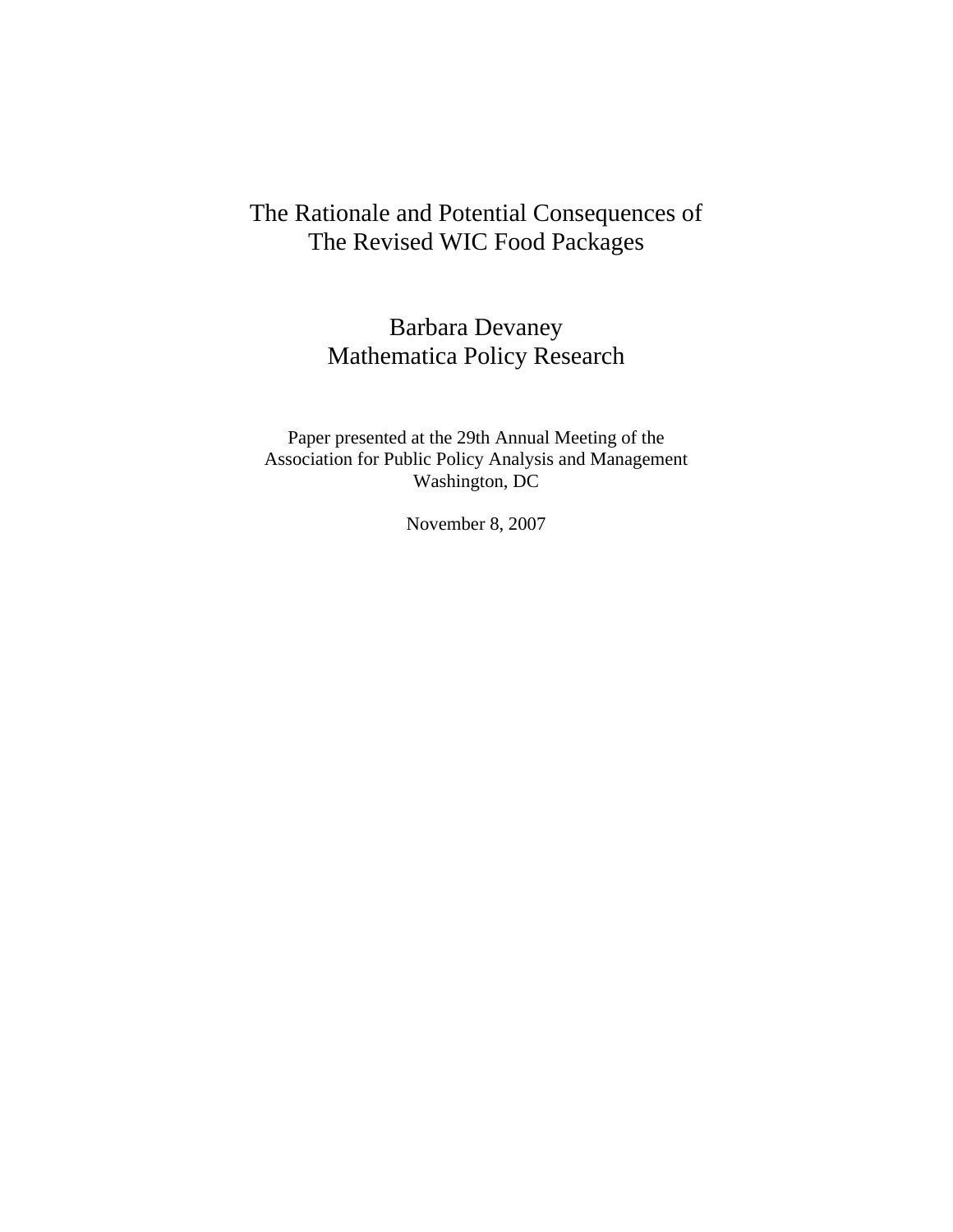The Special Supplemental Nutrition Program for Women, Infants, and Children (WIC) provides supplemental foods, nutrition education, and social service and health care referrals to low-income pregnant, breastfeeding, and postpartum women, infants, and children up to age 5 who are at nutrition risk. The WIC program is based on the premise that many low-income individuals are at risk of poor nutrition and health outcomes because of insufficient nutrition during the critical growth and development periods of pregnancy, infancy, and early childhood. The WIC program is a supplemental food and nutrition program to help meet the special needs of low-income women, infants, and children during these periods.

WIC began as a pilot program in 1972 and was authorized permanently in 1974 (P.L. 94- 105). In the intervening 35 years, WIC has become a key component of the nutrition safety net provided for low-income Americans. Today, WIC functions as a vital link in America's public health efforts to ensure that all of the nation's children have the resources they need to thrive. More than half of all U.S. infants and a quarter of all U.S. children ages one to five receive WIC benefits.

After 35 years, WIC is revising its food packages! The current WIC food packages have changed little since the early 1970s, yet significant changes have occurred in the demographic characteristics and public health concerns of the population served by WIC, in the food supply and dietary patterns, and in knowledge of nutrient requirements and dietary guidance. As a result, in 2004, the Food and Nutrition Service of the U.S. Department of Agriculture, which administers the WIC program, asked the Institute of Medicine (IOM) to undertake a comprehensive review of the WIC food packages and determine if revised food packages would improve the health and dietary adequacy of WIC participants.

The IOM's recommendations were summarized in an influential 2006 report, *WIC Food Packages: Time for a Change.* The full range of proposed changes to the WIC food packages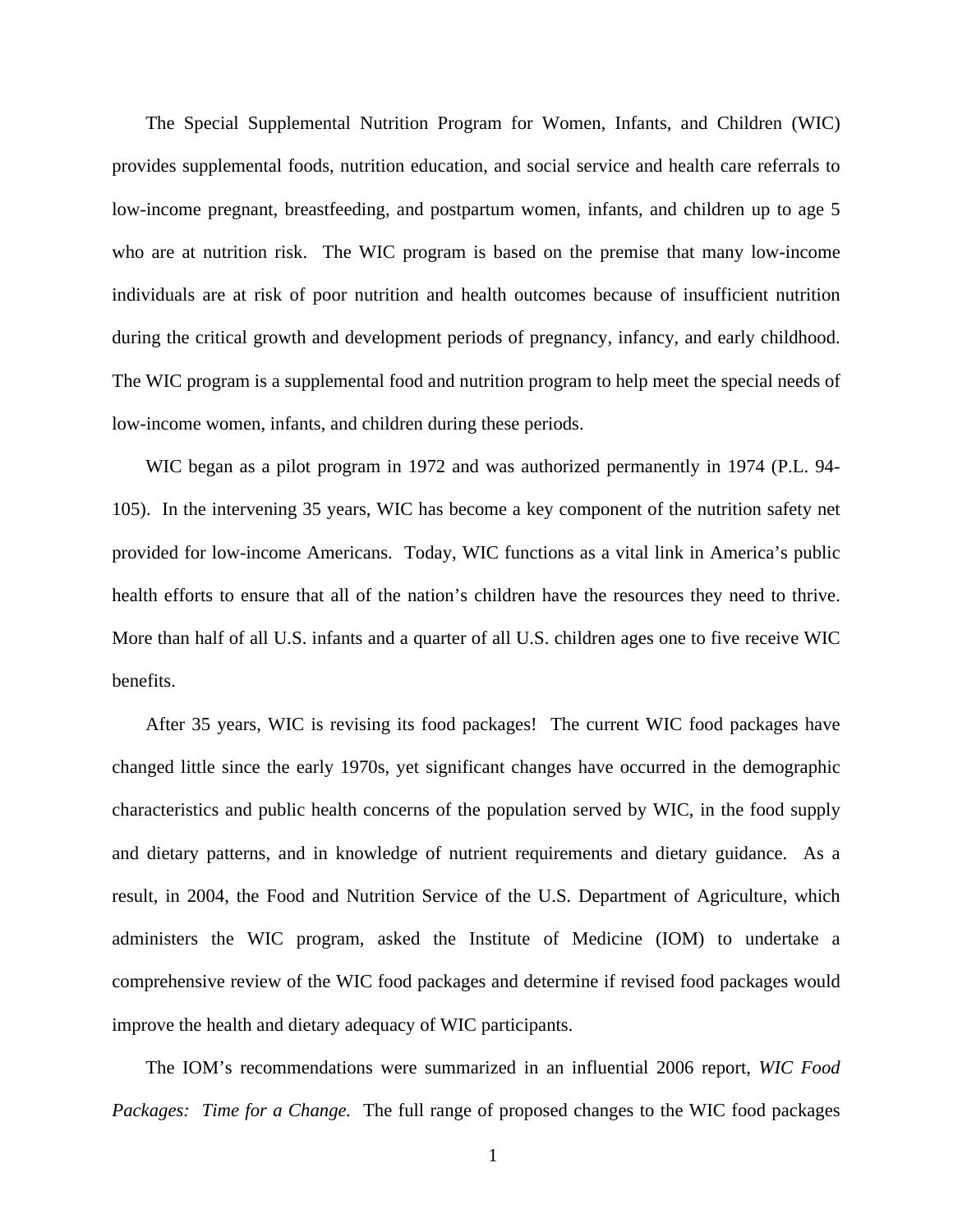are substantial and reflect the changing demographic and health risks of the WIC target population over the past 30 years—most notably the increasing prevalence of overweight and obesity— as well as improved knowledge of nutrient requirements.

The goal of the revised food package is to improve the diets of WIC participants and lead to healthy growth and development. Yet, as acknowledged by the IOM Committee, it is impossible to predict a priori the impacts the proposed changes may have on the diets of WIC participants (Institute of Medicine 2006). Indeed, some of the changes could lead to unintended changes in WIC participation and food consumption. For example, some changes in the food package are designed to support breastfeeding, but could actually lead some mothers to choose formula feeding over breastfeeding.

This paper reviews the proposed changes to the WIC food package and summarizes the underlying rationale. It then discusses possible unintentional changes in participant behavior and program operations that could result from the food package changes. The paper concludes with a discussion of data sets and research designs that could potentially be used to examine effects of various food package changes.

## *PROPOSED CHANGES TO THE WIC FOOD PACKAGE*

WIC is a highly targeted nutrition program and supplemental foods are the cornerstone of the program. Supplemental foods are provided to WIC participants through food instruments in the form of a voucher, check, or electronic benefit—that list the quantities of specific foods, as well as brand names, that can be purchased. Initially, the WIC food package focused solely on concerns about the nutrient adequacy of participants' diets. Specifically, the original (and current) food packages target specific nutrients that, at the time that WIC was first authorized, were lacking in the diets of low-income women, infants, and children—namely, protein vitamin A, vitamin C, calcium, and iron. Foods in the WIC packages, including iron-fortified formula,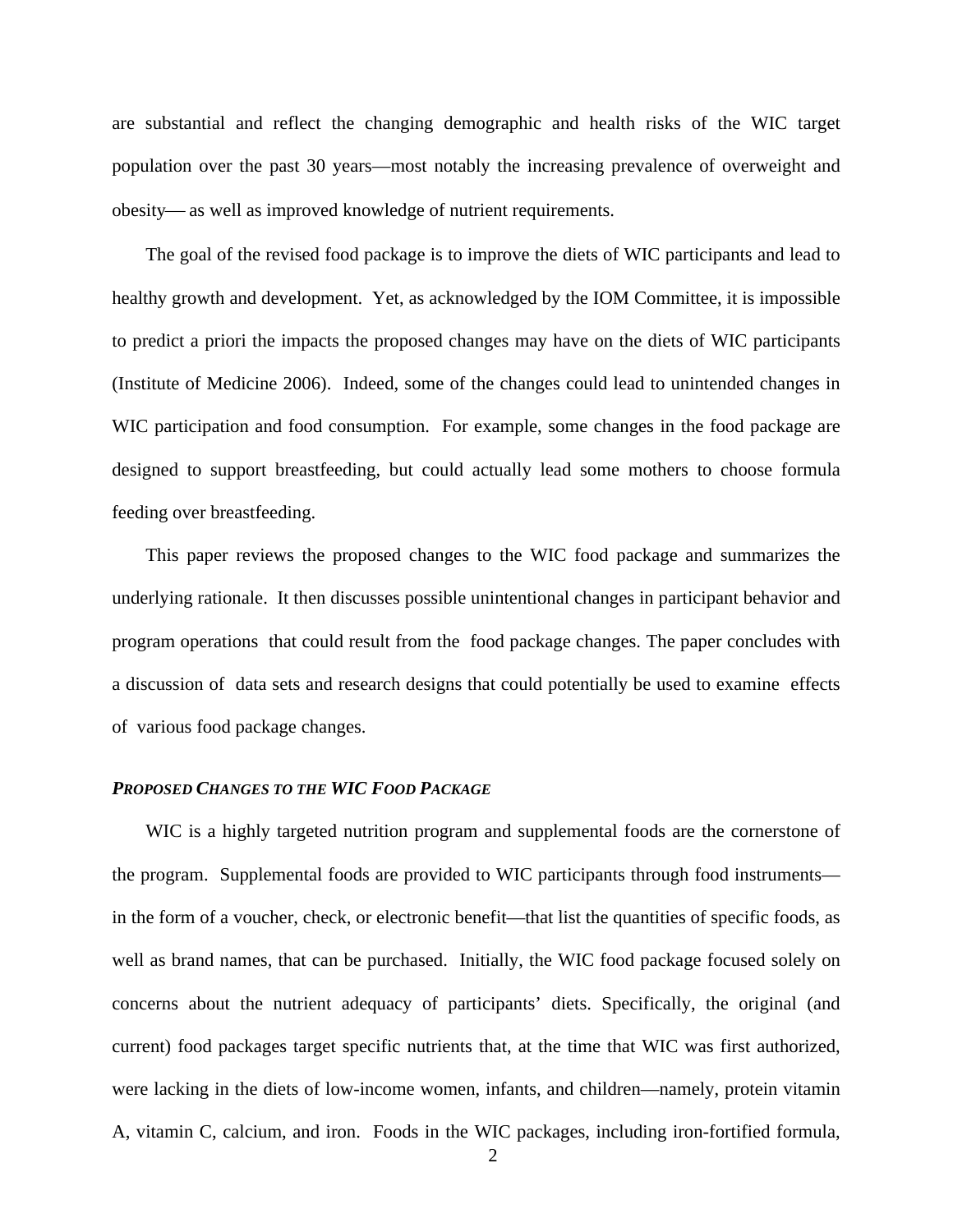milk and cheese, eggs, iron-fortified infant cereals and ready-to-eat cereals, 100% juices rich in vitamin C, dried peas or beans, and peanut butter, were specifically selected for their contributions to these targeted nutrients .

In recent years, many policy makers, stakeholder groups, and researchers have highlighted the need to review the WIC food packages and consider whether revisions should be undertaken.

This call to action was motivated by several factors:

- *The characteristics of WIC participants have changed considerably since WIC's inception***.** The number of WIC participants increased from 88,000 women, infants, and children in fiscal year 1974 to 8.1 million in 2006. Also during this time period, the racial and ethnic distribution of WIC participants shifted considerably, with Hispanics and Asian and Pacific Islanders accounting for a significantly larger share of the total WIC population. Today, more low-income women are working than when WIC first started.
- *The health risks of the WIC population have shifted dramatically over time***.** Over the 35 years of WIC's existence, concerns about diet and health have shifted from concerns about dietary adequacy to concerns about excessive intakes of energy and saturated fat, inadequate consumption of fruits, vegetables, and whole grains, and the problems of obesity and chronic disease that are associated with these dietary patterns.
- *The food supply and dietary practices of the WIC population have changed***.** Over the past three decades, the food supply has increased dramatically, and a greater variety of foods and food establishments are available. More Americans of all income levels eat outside the home.
- *Knowledge of nutrient requirements and dietary guidance has improved***.** Improved knowledge of nutrient requirements has resulted in a new set of nutrient reference standards called the Dietary Reference Intakes (DRIs). Moreover, regular updates of the *Dietary Guidelines for Americans* have led to improved tools and guidance on how to eat a healthy diet.

In response to these substantial changes in the context in which the WIC program operates, the Food and Nutrition Service asked the IOM to convene a panel to review the WIC food packages and make recommendations for improvement. The Committee to Review the WIC Food Packages (the IOM Committee) completed its work in two phases. Phase I involved (1) reviewing the nutritional needs of WIC participants using scientific methods recommended in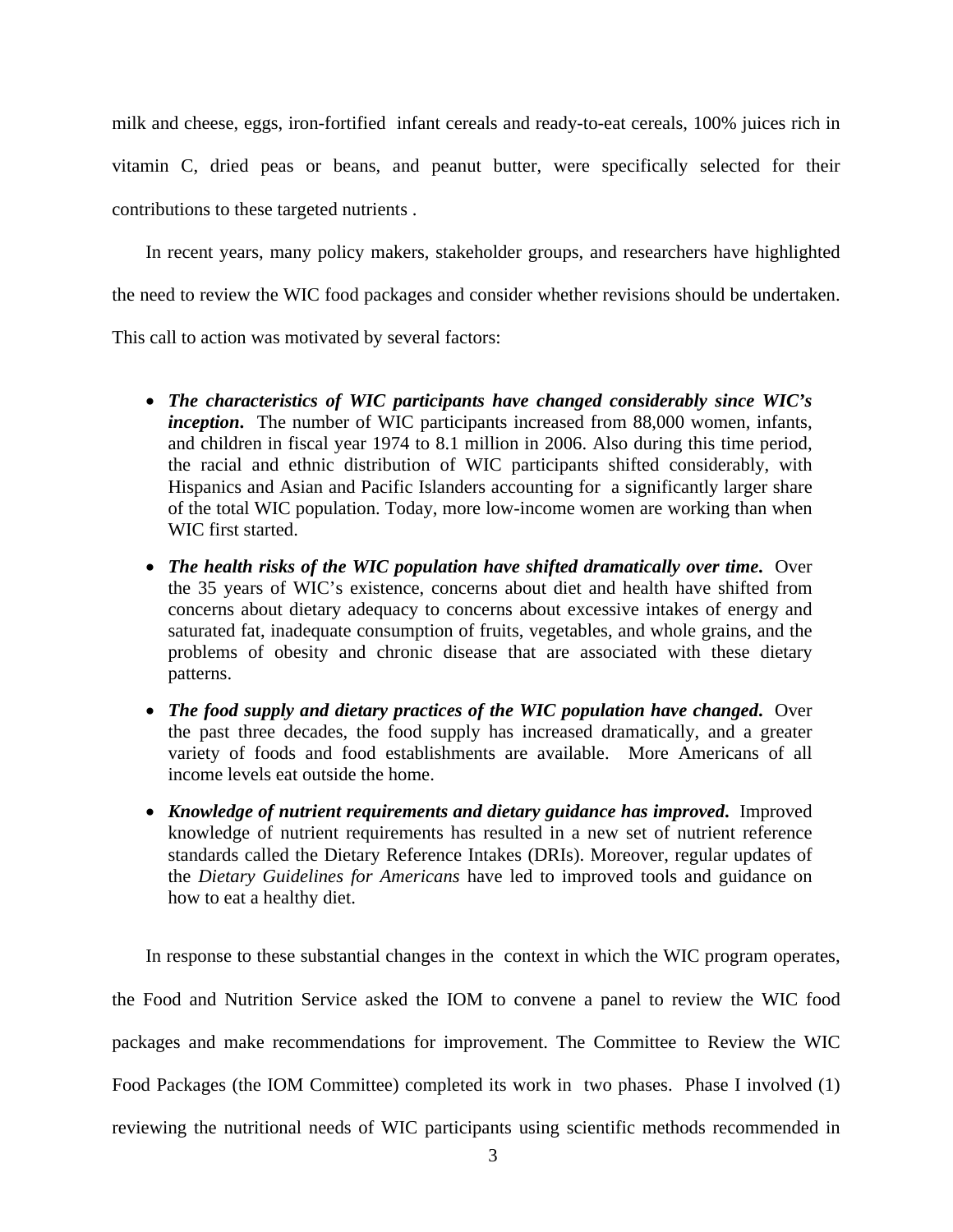DRI reports; (2) assessing supplemental nutrition needs of WIC participant subgroups (infants, children, pregnant women, breastfeeding women, postpartum (but not breastfeeding) women); and (3) proposing priority nutrients and food groups for the WIC program. Based on the Phase I review, the IOM Committee proposed the following criteria to be used in developing recommendations for specific changes to the WIC food packages.

## **Criteria for a Revised WIC Food Package**

- 1. The package reduces the prevalence of inadequate and excessive nutrient intakes of program participants.
- 2. The package is consistent with the *Dietary Guidelines for Americans* for individuals 2 years of age and older.
- 3. The package is consistent with established dietary recommendations for infants and children under two years of age, including encouragement and support of breastfeeding.
- 4. Foods in the package are available in forms suitable for low-income persons.
- 5. Foods in the package are readily acceptable, widely available, and commonly consumed; take into account cultural food preferences; and provide incentives for WIC participation.
- 6. Consideration needs to be given to the effects of changes in the food packages on WIC vendors and agencies.

Adapted from Box 1-1, *WIC Food Packages: Time for a Change* (Institute of Medicine 2006)

Phase II of the IOM Committee's work involved formulating specific recommendations for changes to the WIC food packages. In addition to satisfying the criteria set forth above, the recommended changes were required to be cost neutral and efficient for nationwide implementation. The final proposed revisions are described in detail in Tables 1 and 2, which compare the current and proposed WIC food packages. As shown in the tables and discussed in detail below, the proposed revisions to the food packages are substantial and are designed to be consistent with dietary guidance for infants and young children, especially to promote and support breastfeeding; to encourage the consumption of fruit, vegetables, and whole grains; to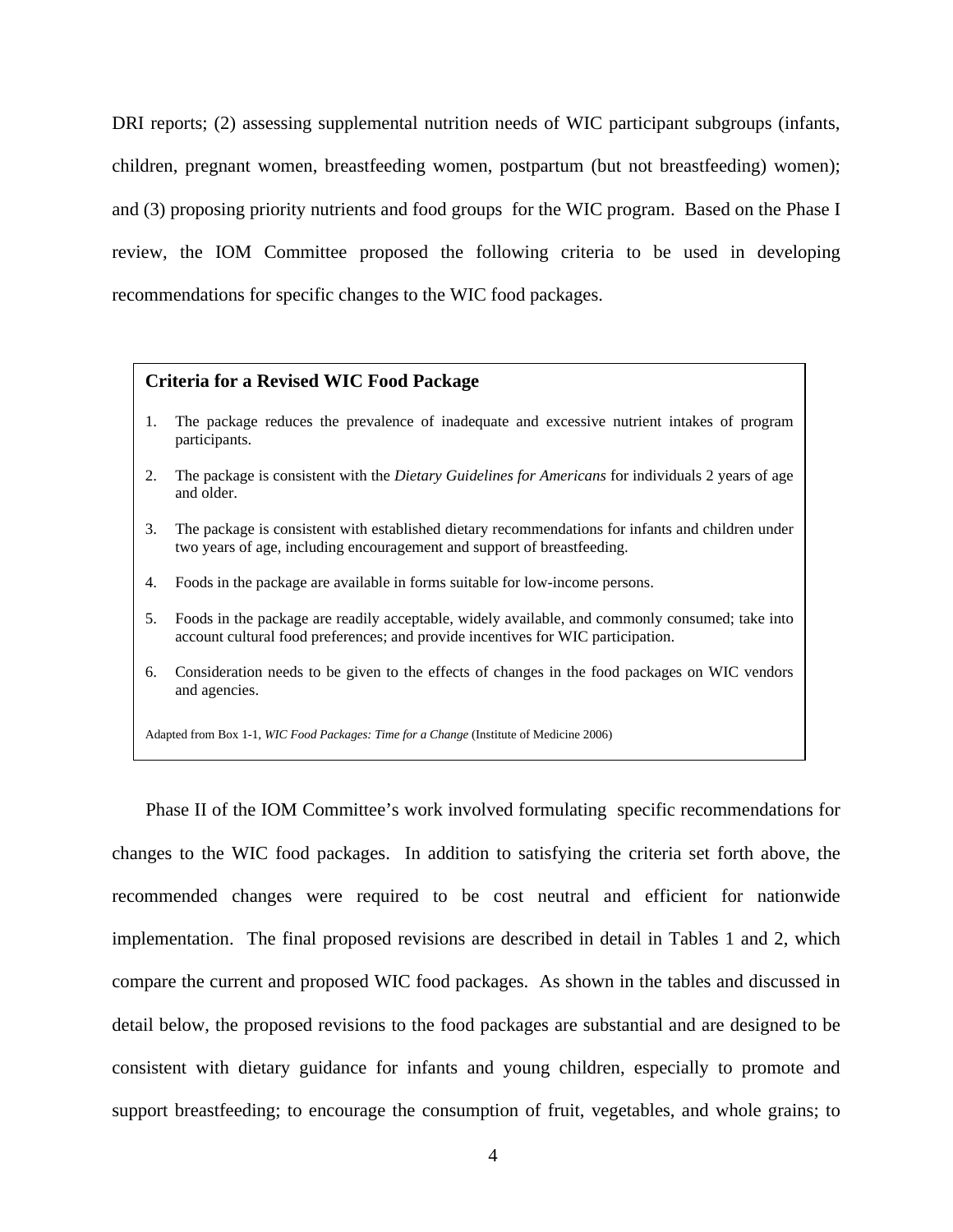discourage the consumption of saturated fat; and to appeal to a diverse population (Institute of Medicine 2005).

#### **Promoting and Supporting Breastfeeding**

Throughout its history, WIC has struggled with the competing priorities of promoting breastfeeding and providing iron-fortified formula to infants whose mothers cannot breastfeed or choose not to do so. Some question whether WIC's current practice of making adequate amounts of formula available to women who choose not to breastfeed may discourage breastfeeding. However, *not* to make formula available in WIC would discourage program participation, thereby denying important nutritional benefits to vulnerable infants, and might lead to even less desirable alternatives, such as feeding infants cow's milk.

The IOM report made a number of recommendations designed to encourage more breastfeeding and increase the duration of breastfeeding among WIC mothers. The first, and most controversial, recommendation was that during the first month after birth (called the "birth month"), mothers participating in WIC be required to choose (at least for purposes of providing program foods) between full formula feeding and full breastfeeding. That is, women would not be able to certify as a partially breastfeeding mother during the birth month. In addition, while recommending that iron-fortified formula continue to be available for *partially* breastfed infants after the first month, the IOM recommended a substantial reduction in the amount of formula provided to those infants, from the current maximum of 806 fluid ounces for partially breastfed infants ages 1 to 3 months to a maximum of 364 fluid ounces.

Proposed changes also include substantially enhanced food packages for breastfeeding women, particularly for women who breastfeed exclusively, and for infants 6 to 11 months who are being exclusively breastfed. Fully breastfeeding mothers would receive more milk, more eggs, and canned fish than formula feeding or partially breastfeeding mothers and more whole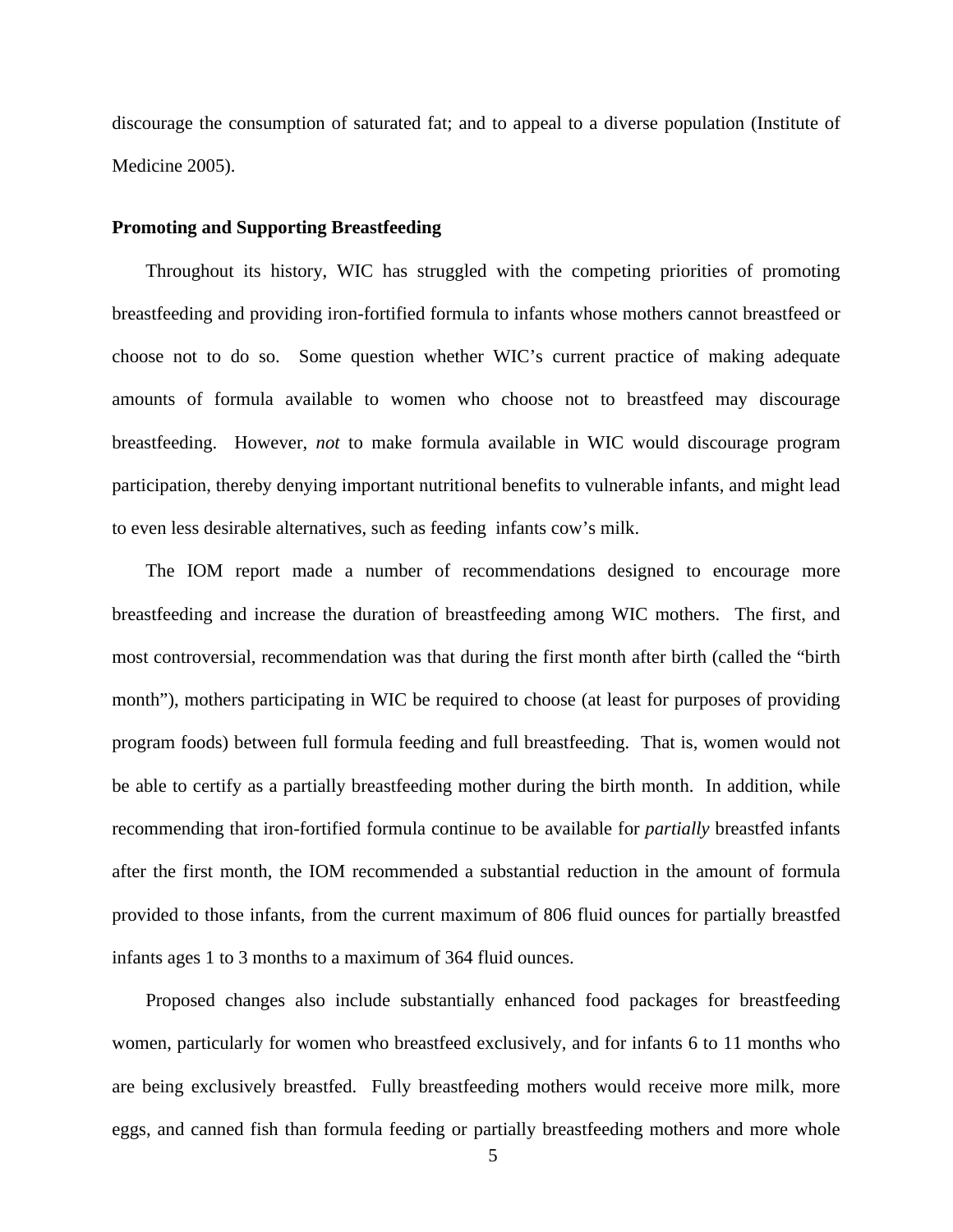grain bread than formula feeding mothers. Fully breastfed infants 6 to 11 months would receive substantially more baby fruits and vegetables than either formula fed or partially breastfed infants 6 to 11 months (256 ounces compared with 128 ounces), and they would also receive 77.5 ounces of baby food meats in their food package.

The proposed changes in *birth month* food packages are intended to enhance the initiation and continuation of breastfeeding during the first year of life by (a) decreasing the potential for formula supplementation to interfere with the successful establishment of breastfeeding or contribute to early termination and (b) making the food package for breastfeeding mothers more attractive, from both economic and nutrition perspectives, than the package for formula-feeding mothers. Changes proposed in food packages available *after the birth month* are designed to promote breastfeeding intensity and duration by making the food packages offered to women who elect to continue breastfeeding, especially those who elect to breastfeed exclusively, more attractive than the package offered to women who elect to formula feed. The recommended changes also promote increased reliance on breastmilk as the main source of nutrition for the infant by reducing the amount of supplemental formula provided in food packages for partially breastfed infants, eliminating the provision of juice during the first year of life, and delaying the provision of complementary foods until 6 months of age (rather than 4 months).

## **Encouraging Fruit and Vegetable Consumption**

The most fundamental proposed change to the WIC food packages is the increase in the amount and variety of fruits and vegetables in the food packages for all WIC participants 6 months of age and older. Currently, the WIC food packages provide two pounds of fresh carrots to fully breastfeeding mothers and significant quantities of vitamin C rich juice for infants, children, and women. The revised food packages change this dramatically. Vitamin C rich juice would not be provided at all for infants and would be provided at substantially reduced quantities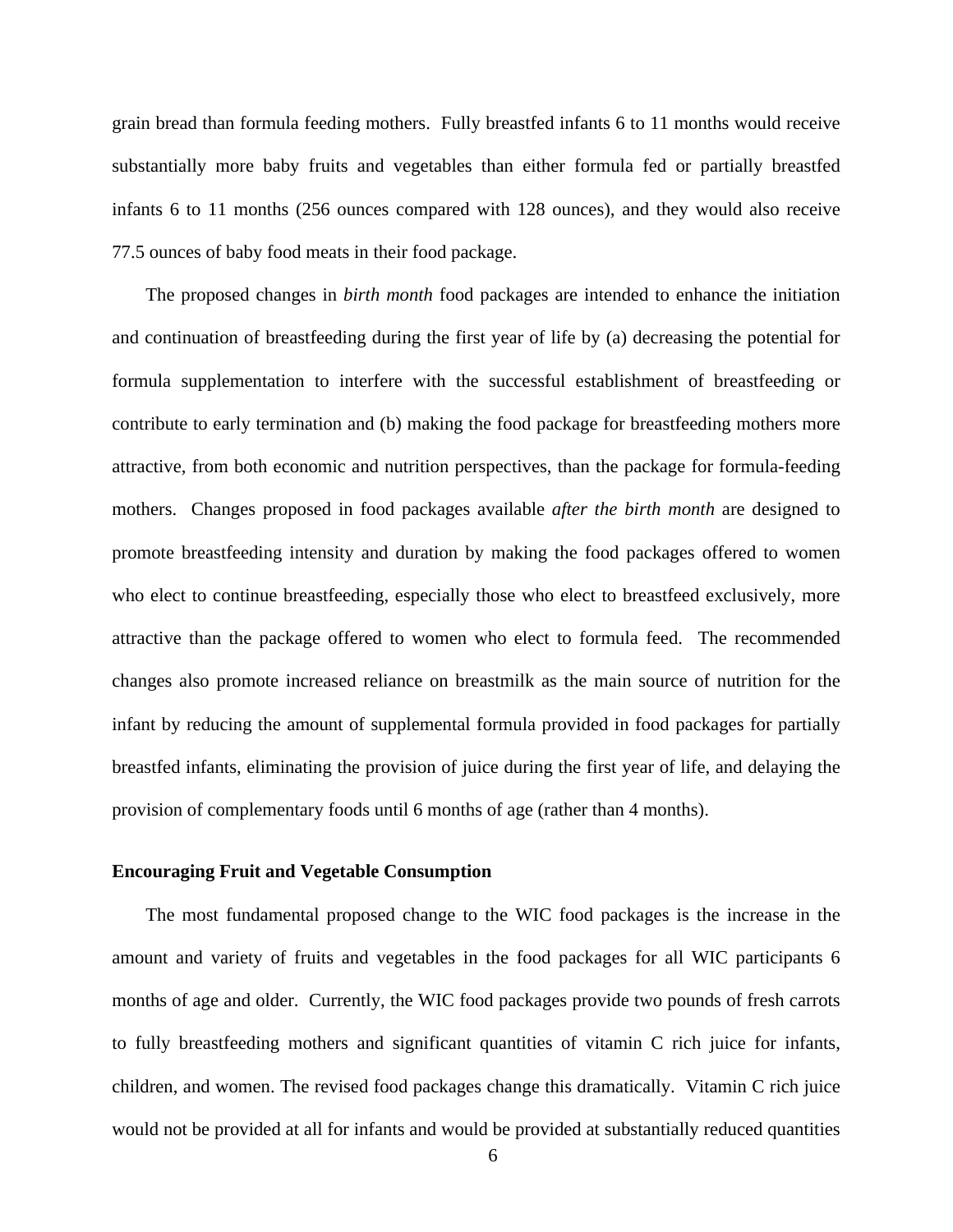for children and all categories of women. The revised packages include baby food fruits and vegetables for infants 6 to 11 months of age, \$6 cash voucher for children 1 to 5 years of age, and \$8 cash voucher for prenatal, breastfeeding, and postpartum women. The cash vouchers could be used to purchase a wide variety of fresh fruits and vegetables. If fresh fruits and vegetables are of limited availability, State WIC agencies could allow canned, dried, or frozen fruits and vegetables instead. The one exception to the recommendation of allowing a wide variety of fruits and vegetables to be obtained through WIC is that white potatoes not be allowed, since white potatoes are already prevalent in the diets of WIC participants and are often consumed in forms that are high in calories and saturated fat (e.g., French fries).

The emphasis of the revised food packages on the addition of fruits and vegetables is consistent with the overarching WIC goal of encouraging the consumption of healthy foods to improve the health status of program participants. One of the key recommendations of the *Dietary Guidelines for Americans* is to increase the daily consumption of fruits and vegetables (DHHS/USDA 2005). The rationale for that recommendation is the extensive and growing body of literature suggesting that increased fruit and vegetable consumption is associated with reduced risk of chronic disease, including stroke, cardiovascular disease, some cancers, and type 2 diabetes (Institute of Medicine 2006). Increased fruit and vegetable consumption also has been linked with better management of body weight. Finally, fruits and vegetables are good sources of the priority nutrients identified in Phase I of the IOM Committee's review of the food packages—potassium, fiber, vitamin A, vitamin C, and folate—and they are low in saturated fat, total fat, and sodium.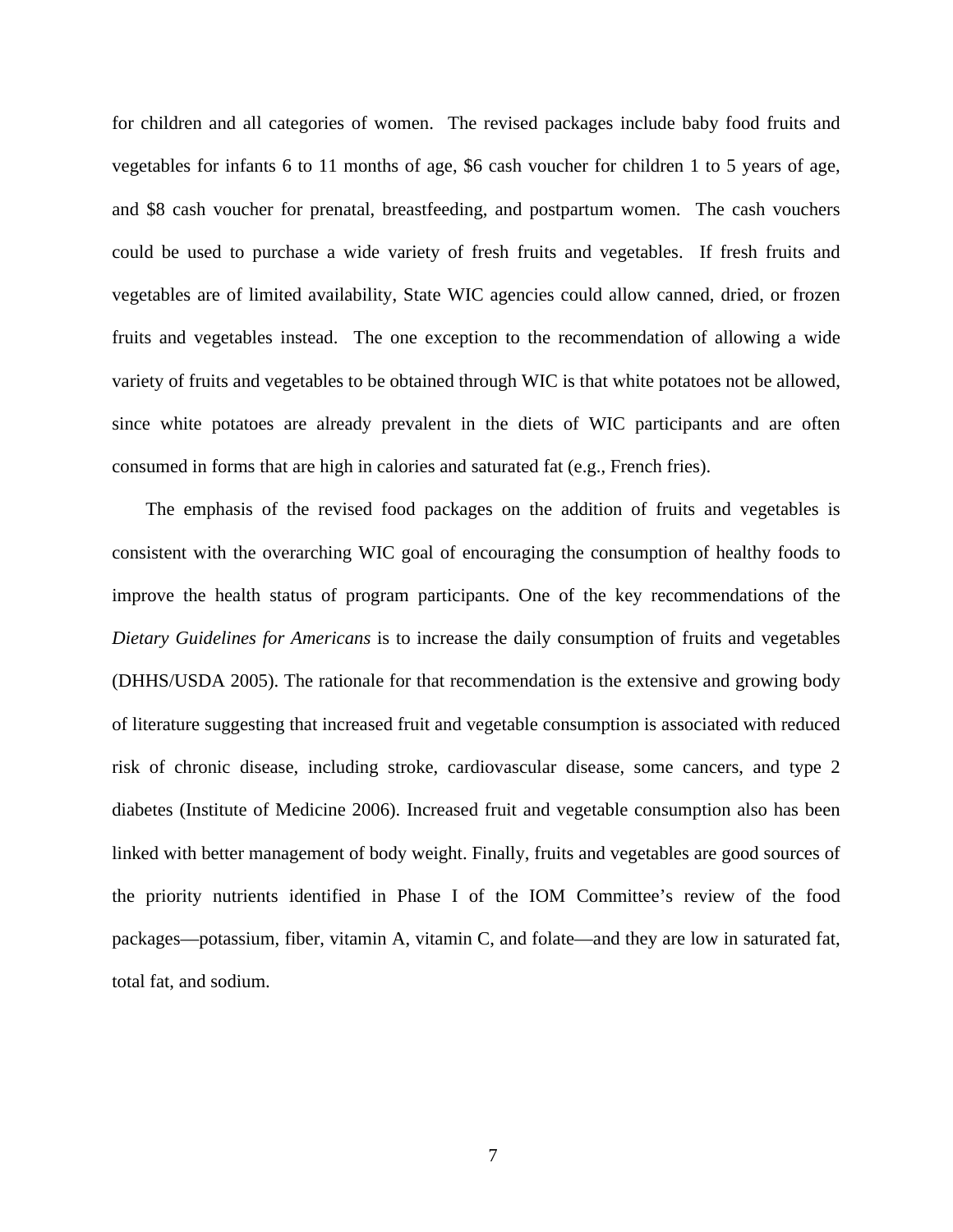## **Delay in Offering Complementary Foods**

The proposed changes to the WIC food packages would not provide any complementary foods to infants until 6 months of age. Currently, WIC provides iron-fortified infant cereal and vitamin C rich juice to infants 4 months of age and older. The revised food packages delay the provision of infant cereals until 6 months of age and do not include vitamin C rich juice for infants of any age.

Several factors underlie this recommendation. First, the American Academy of Pediatrics recommends that infants should be exclusively breastfed, with no complementary foods, until 6 months of age (American Academy of Pediatrics, 2005). Second, recent studies of the infant and toddler nutrition suggest that infants consume more energy than needed, partly due to the early introduction of complementary foods (Devaney et al. 2004). Finally, the supplemental nature of the WIC Program suggests that introduction of complementary foods before 6 months of age is not consistent with the program's underlying goals.

#### **Encouraging the Consumption of Whole Grains**

Current WIC food packages include grain products for most categories of WIC participants. The revised food packages stipulate that the grain products for children and women be whole grain cereals and bread. The emphasis on whole grains is consistent the *Dietary Guidelines for Americans* recommendation of three servings of whole grain products per day (DHHS/USDA 2005). Whole grain foods are good sources of fiber, one of the priority dietary components identified during Phase I of the IOM Committee's review.

## **Reducing the Intakes of Saturated Fat**

To be consistent with current dietary guidance and to reduce the consumption of nutrients that are excessive in diets, the Committee recommended that the saturated fat content of the WIC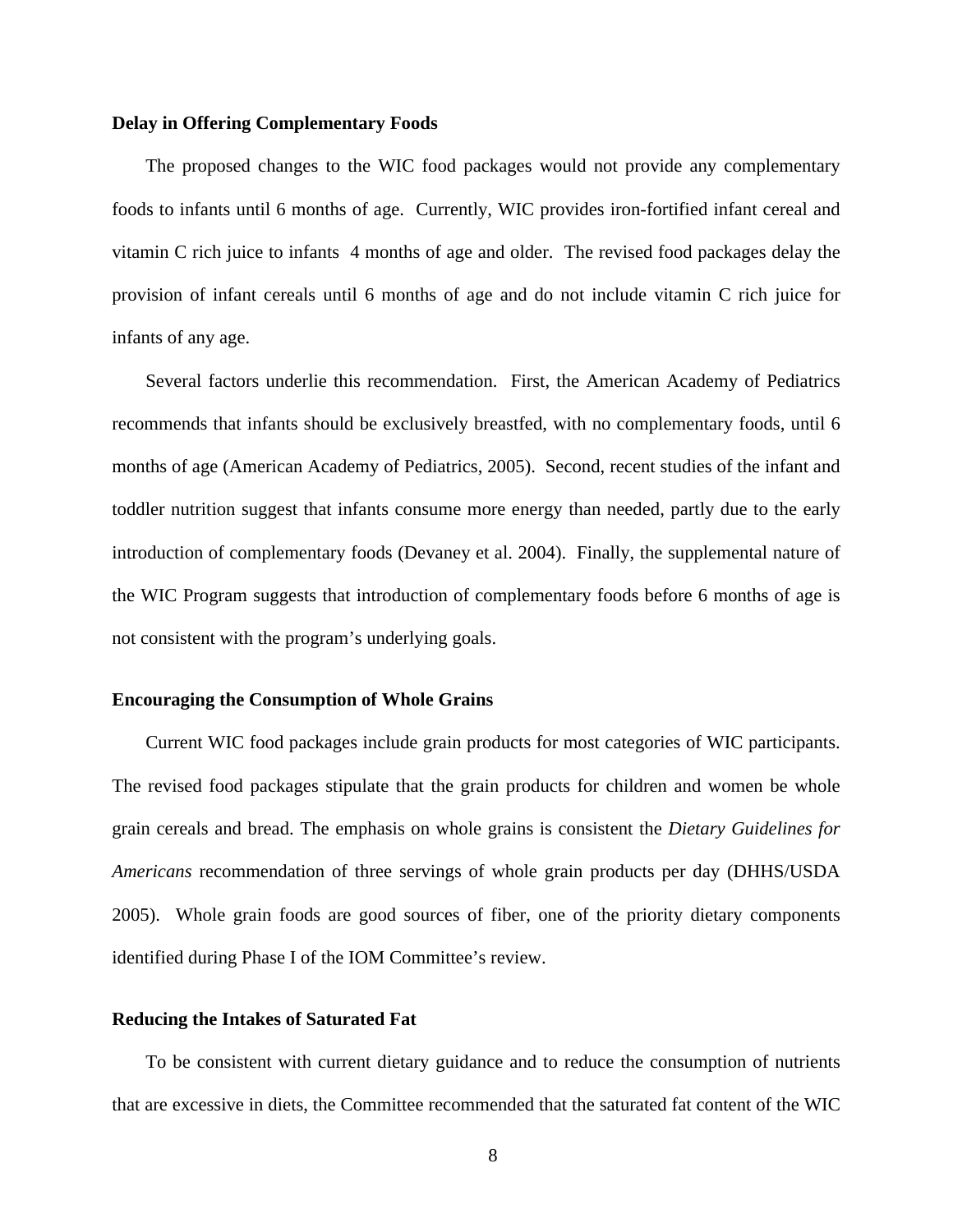food packages be reduced. Specifically, the revised food packages include reduced-fat milk and yogurt (2% milk fat or less) for children two years of age and older and for prenatal, breastfeeding, and postpartum WIC participants.

### **POTENTIAL UNINTENDED CONSEQUENCES OF THE CHANGES TO THE WIC FOOD PACKAGES**

Most WIC stakeholders believe it is time to change the WIC food packages. Evidence of this comes from research on the dietary and health status of WIC participants, the views and comments of WIC policy makers and program staff, and the suggestions and feedback from WIC participants themselves. The IOM Committee considered all these sources, and the scientific basis of dietary guidance and recommendations. In the end, the Committee designed new food packages that, if consumed as intended, should improve the diets and health of program participants.

Nonetheless, the IOM Committee recognized that much can happen when design is put into practice. The WIC program can control only the foods offered through the WIC food packages, not what participants actually consume. With the revised food packages, food consumption patterns may change in unintended ways, leading to changes in food choices and nutrient intake. Additionally, the revised food packages could increase or decrease the incentive of different groups to participate in the WIC program, and they could increase or decrease breastfeeding rates.

#### **Will More Mothers Breastfeed Their Infants?**

A number of the recommended changes to the WIC food packages are designed to promote and support breastfeeding. Based on the volume of public comments on the proposed new food packages, the most controversial change is the recommendation that infant formula not be provided routinely during the birth month for mothers who intend to partially breastfeed their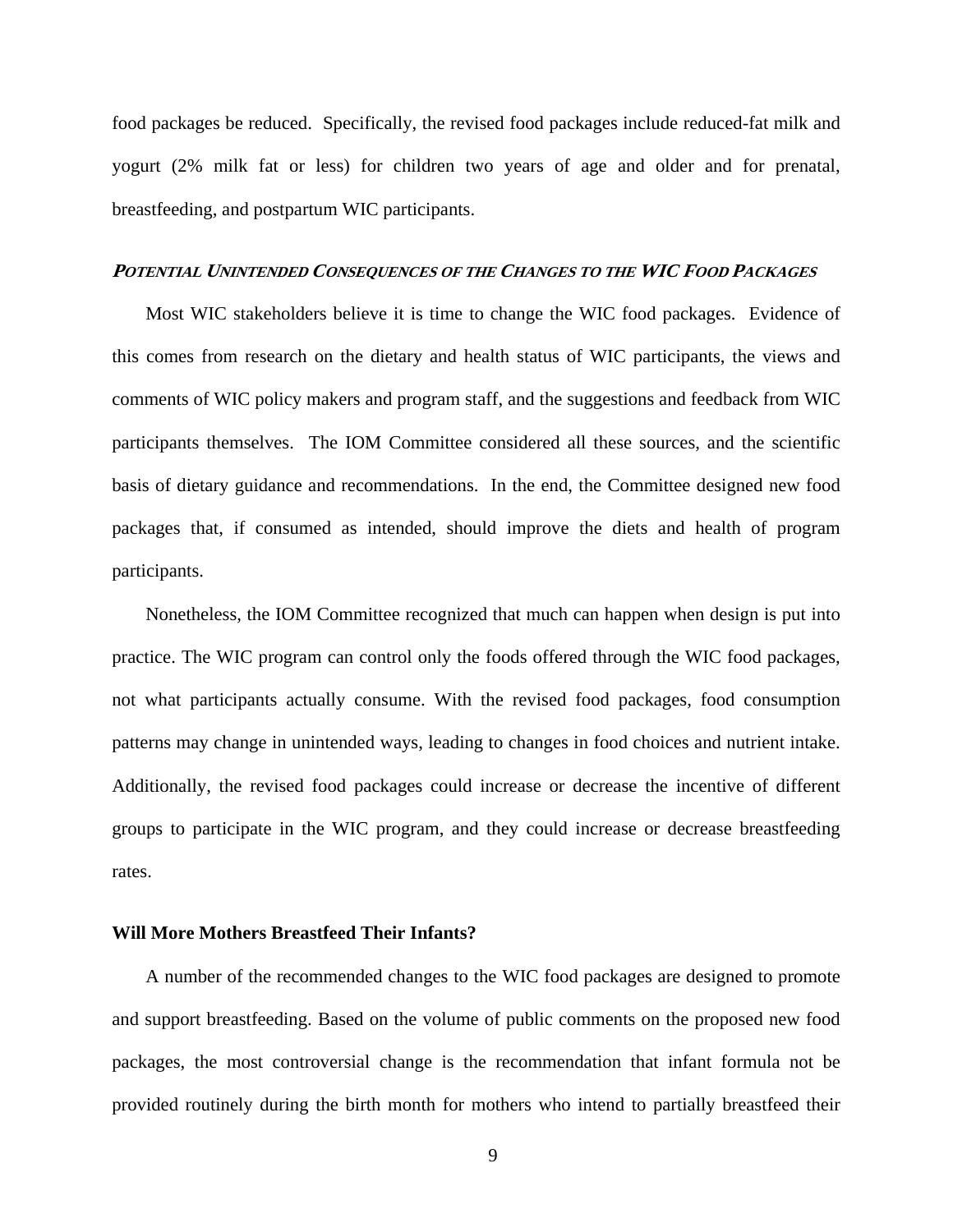infants. The rationale for that recommendation is the research evidence that early supplementation with formula is associated with shorter duration of breastfeeding (Institute of Medicine 2006). In addition, the reduced amount of formula provided to partially breastfed infants older than 1 month is also designed to decrease the potential of infant formula to substitute for breast milk in the diets of WIC infants being partially breastfed. Other enhancements to the food packages for breastfeeding mothers and infants—namely increased amounts of baby foods (including baby food meats) for fully breastfed older infants and the more generous food package for fully breastfeeding women—are also expected to make breastfeeding a more attractive option.

Characteristics of the WIC food packages may influence women's decisions and behavior in a positive way as intended; they may be attracted by the food package for fully breastfeeding mothers and fully breastfed older infants, which provides larger quantities of milk, juice, eggs, baby foods, and legumes/peanut butter, as well as foods that are not available in the food package provided to formula-feeding mothers and infants (cheese, whole grain breads or other grain products, and fish). Or the WIC food packages—especially the birth month food package—could affect women's decisions in a negative way. They may be reluctant to give up access to any formula, even if they intend to initiate breastfeeding, and, as a result, may decide to certify as fully formula feeding and even choose to formula feed rather than try to partially breastfeed. Many of the organizations and individuals that submitted comments on the proposed food package changes submitted comments on the proposed birth month change and advocated for the ability of local WIC agencies to provide new breastfeeding mothers with a limited amount of formula on a case-by-case basis. For example, the California WIC Association (2006) made the following observations:

"Many new mothers who are committed to breastfeeding have nagging doubts about "running low" on breastmilk and having their babies go hungry. They often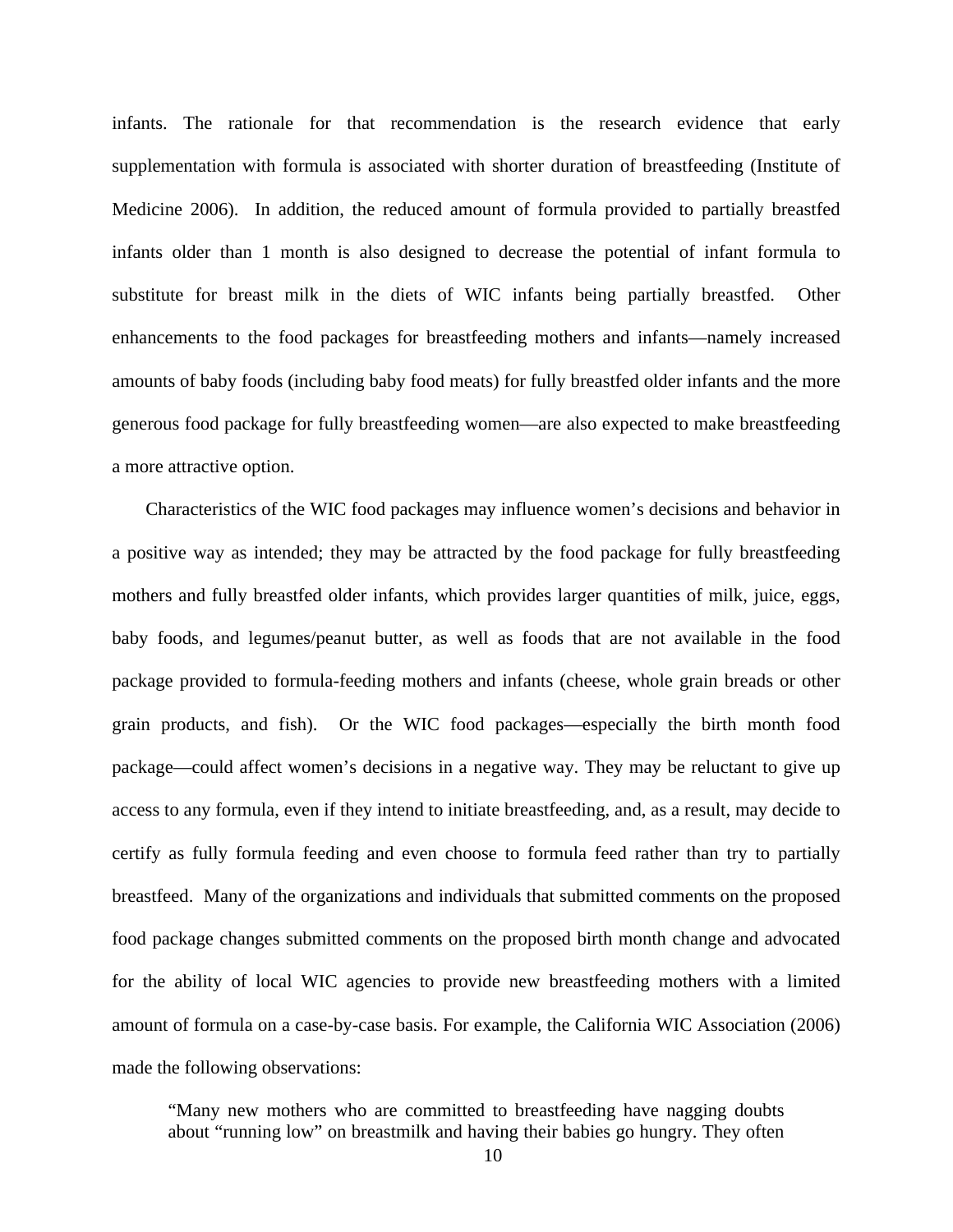ask for a little bit of formula—"just in case." …That is why we recommend that…during the infant's first month, women who are breastfeeding should be eligible for food package VII [food package for fully breastfeeding mothers] and States should be permitted to allow their breastfed infants to receive one can of powdered supplemental formula. … Failure to provide this kind of support may lead to mothers choosing to enroll their infants as formula fed in the fist month an unintended consequence of a well-intentioned policy change."

In addition, WIC mothers may be concerned about the reduced quantity of formula provided for their older infants if they choose to partially breastfeed. Again, this characteristic of the revised food packages could have the potential unintended consequence of causing more WIC mothers to certify as fully formula feeding or even to switch to fully formula feeding to ensure they have adequate formula to feed their infants.

### **Will the Delay in Complementary Foods Lead to Improved Diets?**

Currently WIC infants start receiving iron-fortified infant cereal and vitamin C rich juice at 4 months of age. To be consistent with current recommendations of the American Academy of Pediatrics and other expert groups, the IOM Committee recommended that infant cereal not be provided until 6 months of age, and that no vitamin C rich juice be provided to infants at all. These recommendations are designed to increase the reliance on breastmilk or formula as the main source of energy in the diets of infants up to 6 months of age.

Recent research shows that 70 percent of infants consume complementary foods before 6 months of age (Briefel et al. 2004), suggesting that, despite the advice of most professionals, parents introduce complementary foods earlier than 6 months. Moreover, some experts argue that complementary foods should be introduced when professionals and parents feel the child is developmentally ready, which is usually between 4 and 6 months of age. So, if WIC withholds nutritious complementary foods until 6 months of age, the empirical question is whether parents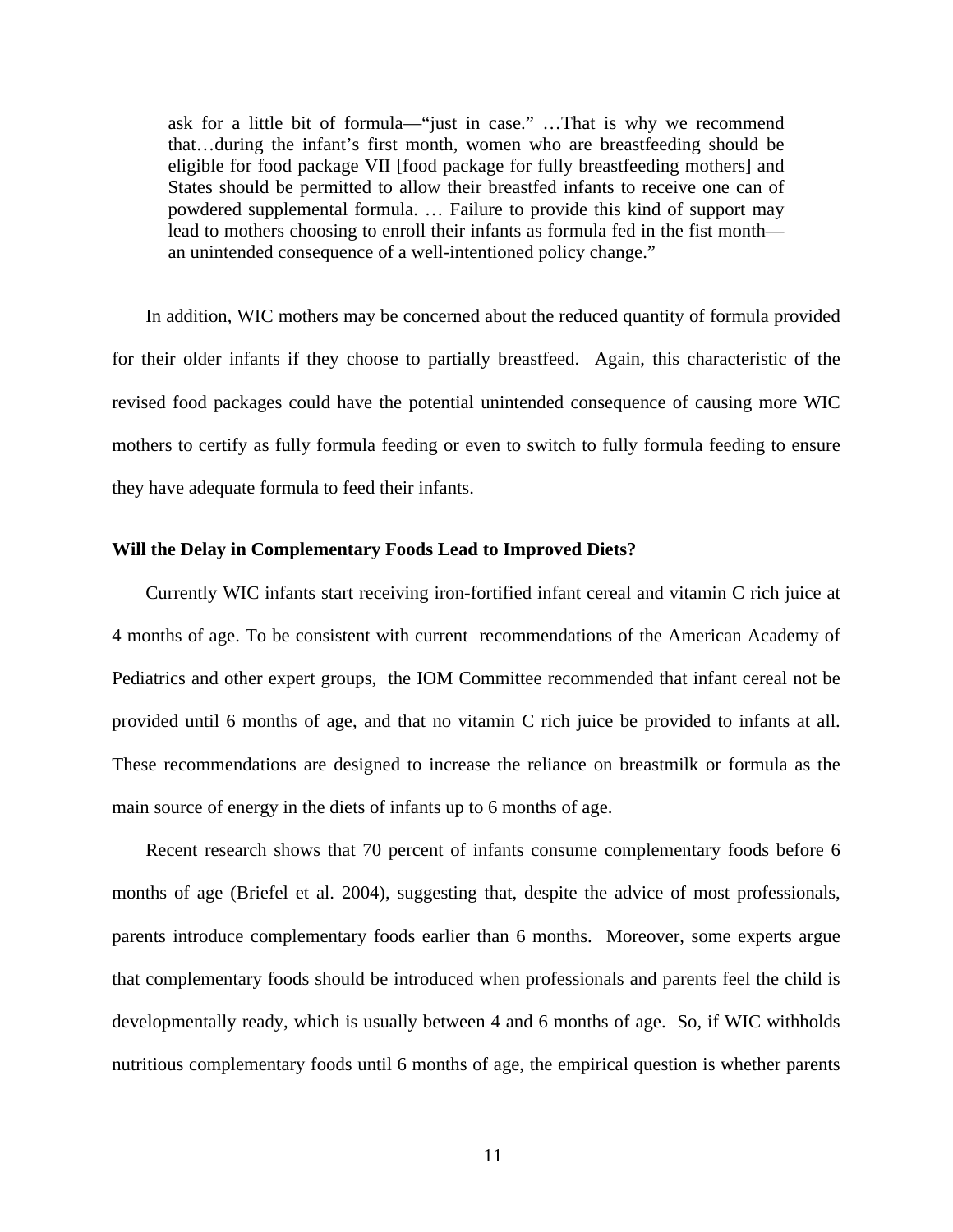also will withhold other foods. If not, will the delay in providing appropriate complementary foods through WIC from 4 to 6 months lead some parents to introduce inappropriate foods?

#### **What Will Be the Effects of the Changes to Whole Grains and Reduced-Fat Milk?**

To increase the nutrient content of WIC participants' diets, as well as to address the increasing prevalence of overweight and obesity, the revised food packages emphasize the consumption of whole grain cereals and breads and limit milk to reduced-fat forms for children older than two years of age and for prenatal, breastfeeding, and postpartum women. If these foods are less appealing to WIC participants, the proposed changes could lead to reduced participation among eligible women and children or reduced consumption of grain products and milk.

## **NEXT STEPS**

The proposed changes to the WIC food packages are substantial and should be studied systematically to ensure that WIC continues to be effective in meeting the changing needs of its participants. Because of the magnitude of the changes proposed, it is important to examine how WIC state and local agencies implement the revised food packages, the effects of the revised food packages on participation rates, and the extent to which the food and nutrient goals of the proposed revisions are achieved. The Food and Nutrition Service of USDA recently funded a study to examine the impacts of the changes in the birth month food packages for infants and mothers, but additional work is needed to study the effects of others changes to the WIC food packages.

The first step in preparing to assess the effects of the food package changes is to document all the changes to the WIC food packages, provide the rationale for the change, and the possible changes in behavior that could result from the key changes. For example, limiting milk to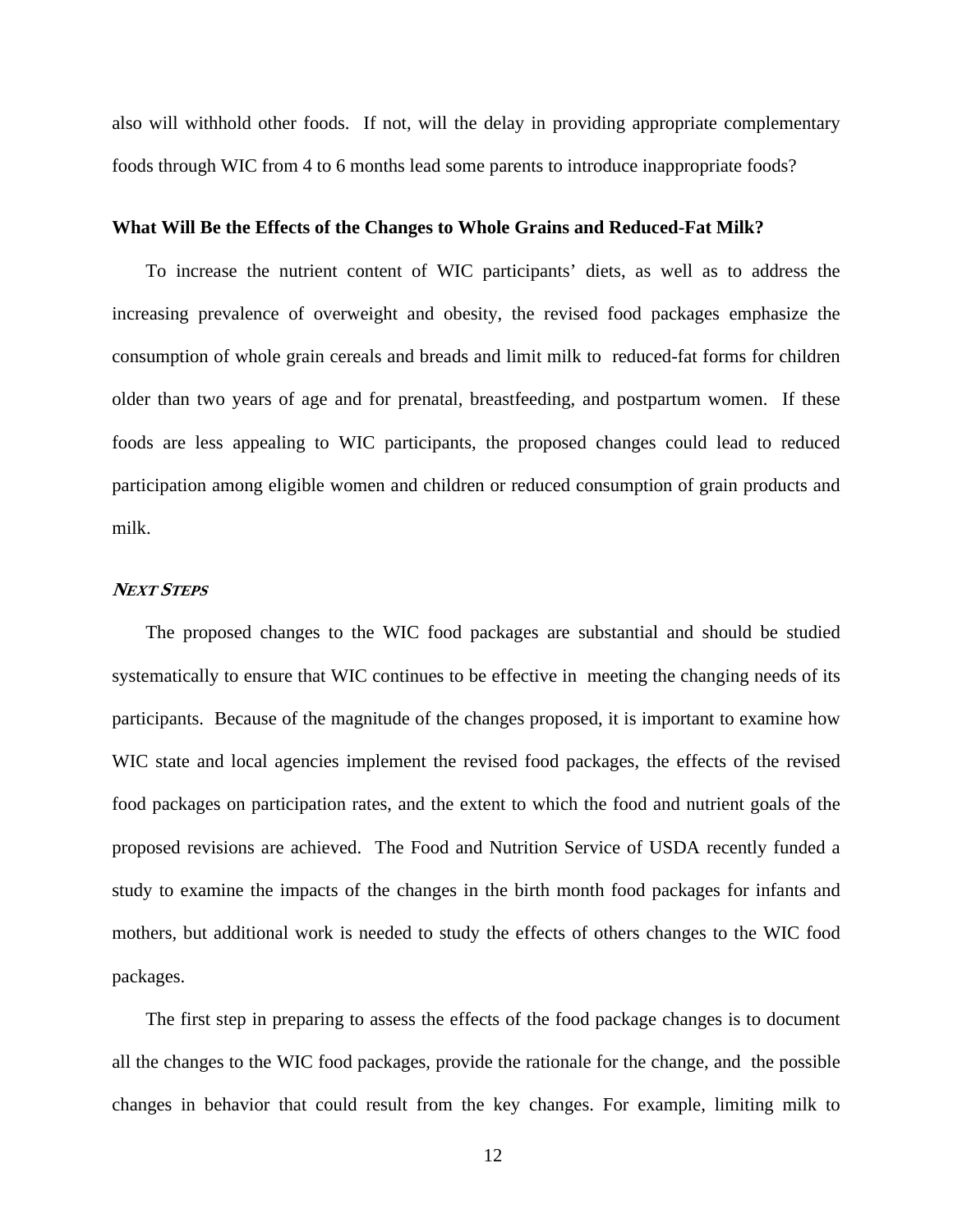reduced-fat forms could have four different effects: (1) reduced fat and saturated fat intakes (if WIC participants simply substitute reduced-fat for whole milk); (2) reduced calcium (and saturated fat) intakes (if WIC participants consume less milk); (3) increased consumption of nonmilk beverages and, potentially increased sugar intakes (if participants substitute other beverages for milk); and/or (4) reduced WIC participation (if WIC participants find the revised food packages to be less desirable).

After the possible changes in behavior are identified, the next step is to consider data sets and research designs that could be used to determine what actually happened after the changes to the WIC food packages were implemented. The IOM Committee recommended pilot testing and randomized controlled trials of the revised food packages before full-scale implementation (Institute of Medicine 2006). With the current timing of the implementation of the revised food packages, however, randomized controlled trials are not feasible and other designs need to be considered.

To examine changes in food consumption and nutrient intake, the most likely data set is the National Health and Nutrition Examination Survey (NHANES). The current NHANES began in 1999 and is an ongoing annual survey conducted by the National Center for Health Statistics and includes 24-hour dietary recalls administered to a nationally representative sample of individuals of all ages. Each year approximately 7,000 randomly-selected residents across the United States are asked to participate in the survey. Although in an given year the number of WIC participants (by WIC category of pregnant and postpartum women, infants, and children) is likely to be small, pooling data across years could provide sufficient sample sizes for analytic research needs.

One feasible research design using NHANES data might be to estimate two models of food consumption and nutrient intake, one using the pre-implementation years of NHANES data and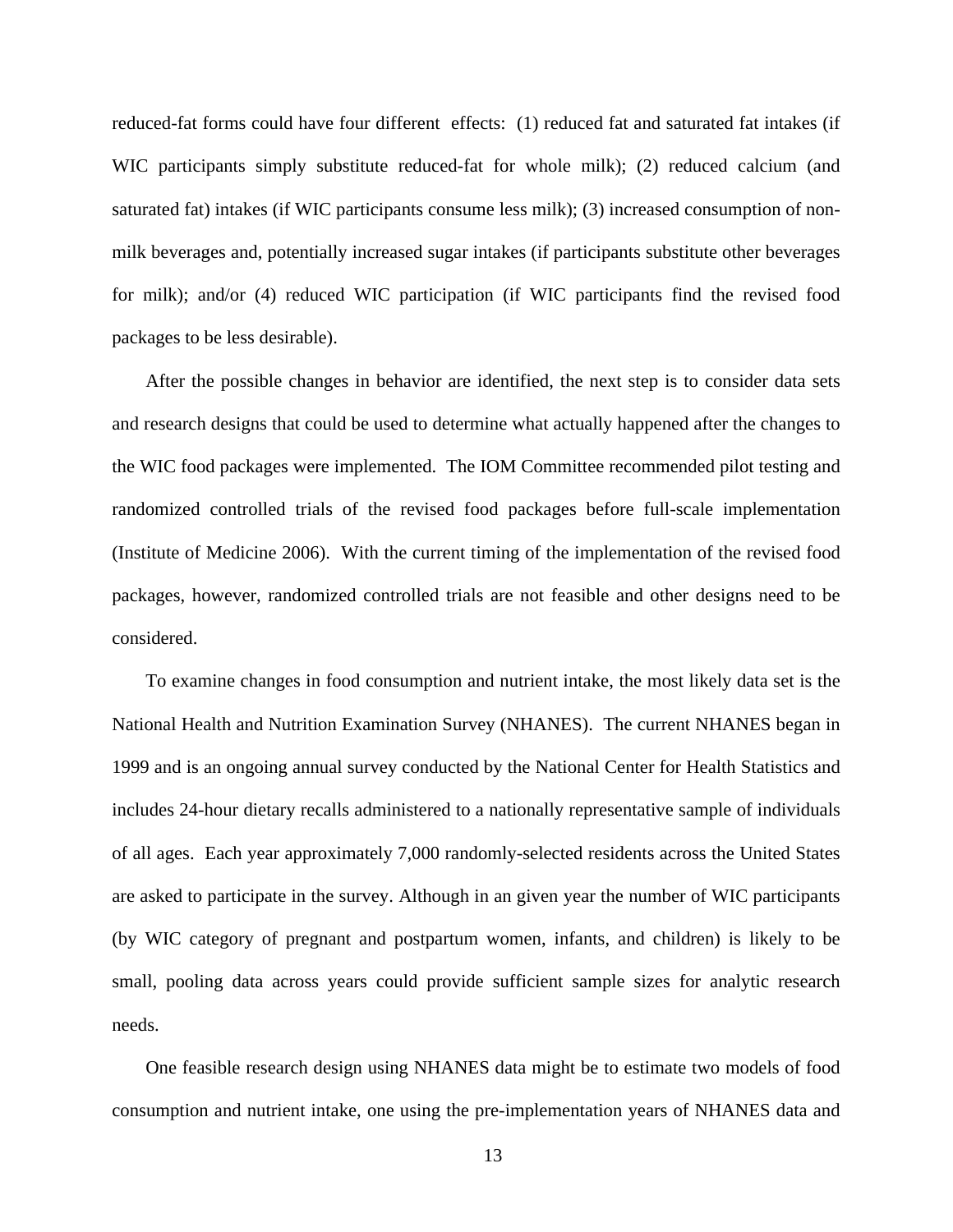the other using post-implementation years. These models would estimate relationships between WIC participation and the consumption of the foods in the old and new food packages.<sup>[1](#page-14-0)</sup> If the goals of the revised food packages are achieved, we would expect to see a stronger relationship between WIC participation and consumption of foods in the new WIC food package in the postimplementation model than in the pre-implementation model.

In addition to NHANES data on food consumption and nutrient intake, WIC administrative data might also be a feasible data source for research on the effects of the changes in the WIC food packages on participation and on instrument redemption. In particular, obtaining and analyzing data on food instrument issuance and redemption could support an analysis of WIC food instrument redemption, including item-specific analyses (for example, the amounts of milk and breakfast cereals "purchased" with WIC vouchers). .

After considering potential data sets and research designs, feasible approaches for conducting research on the changes to the WIC food packages need to be identified. It may not be feasible to study some aspects of the food package changes using extant data sources. For example, limited sample sizes of adult WIC participants in NHANES make it unsuitable for examining effects of hanges in the WIC food package for fully breastfeeding women. Sample sizes in the full NHANES 1999-2004 may be adequate however, to support analyses that used all women—pregnant, breastfeeding, and non-breastfeeding, postpartum women—in an NHANES analysis.

In summary, WIC is a successful and popular program, largely because of its comprehensive, creative, and solid research record over the past 30 years. At this critical time of change, with the scope and magnitude of the changes to the WIC food packages, the future

<span id="page-14-0"></span> $\frac{1}{1}$ <sup>1</sup> The proposed analysis is similar to that conducted by Oliveira and Chandran for their report *Children's Consumption of WIC-Approved Foods* (February 2005).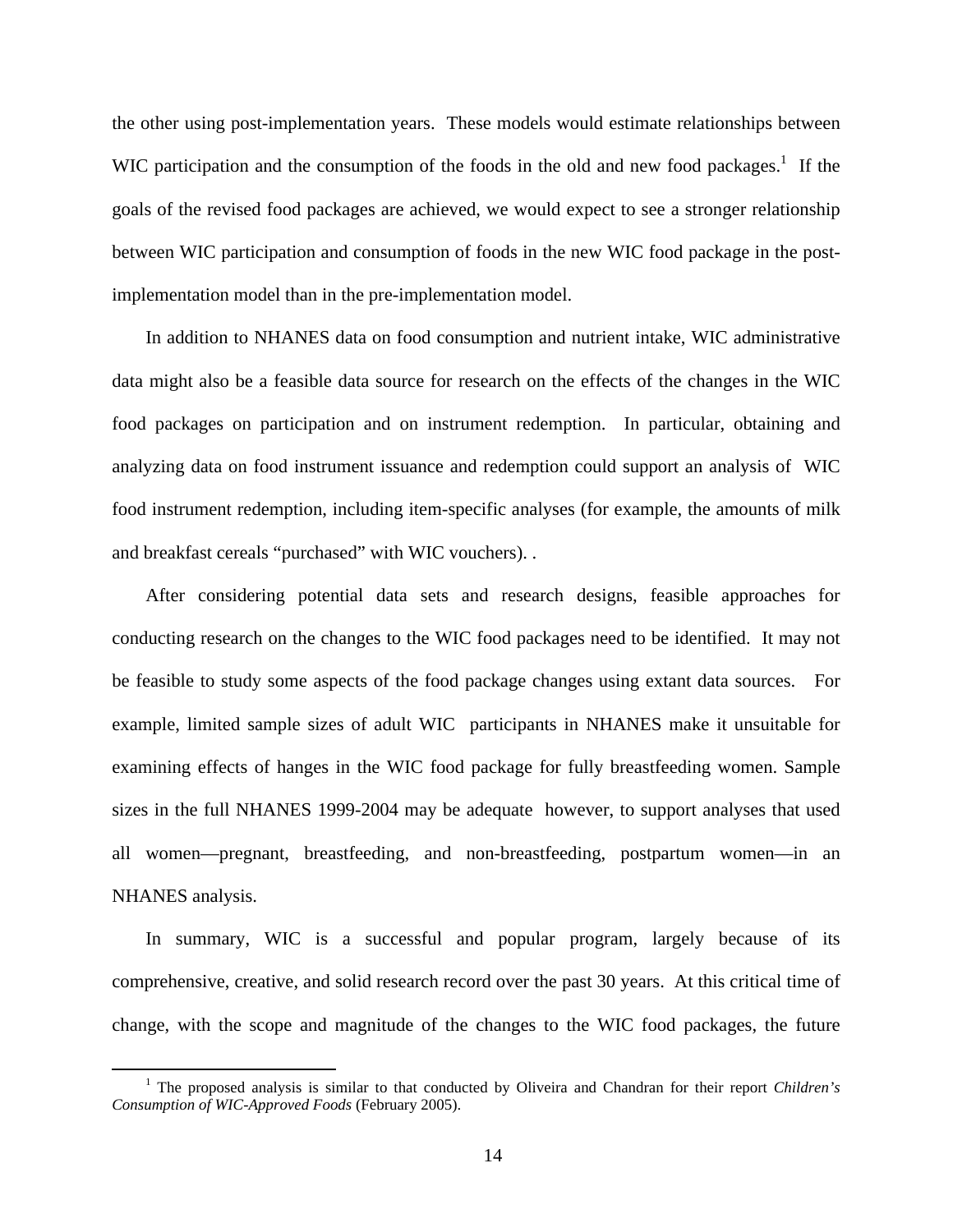research agenda of the effectiveness of the WIC program needs to change with the WIC food packages.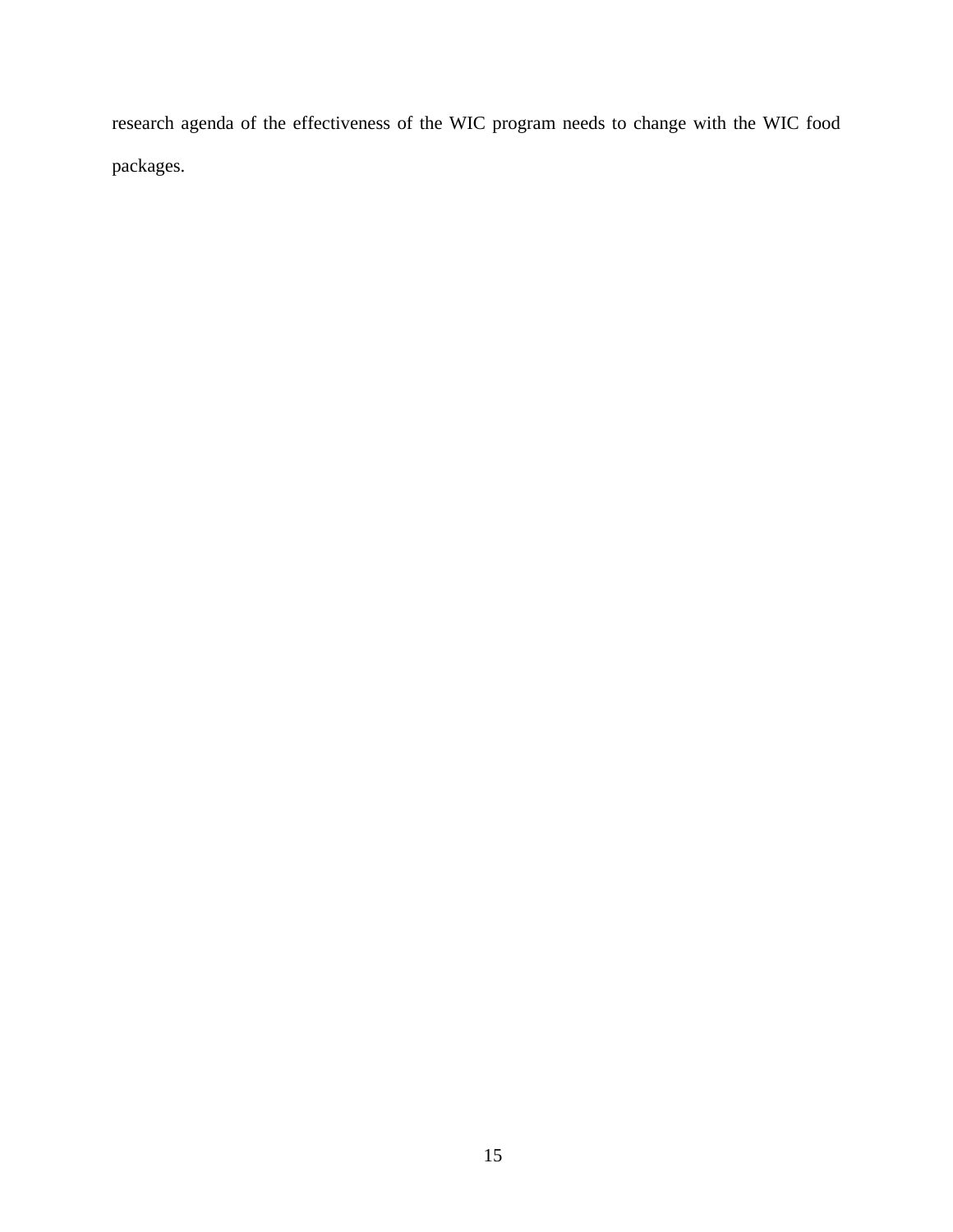#### References

- American Academy of Pediatrics, Section on Breastfeeding. "Breastfeeding and the Use of Human Milk." *Pediatrics*, vol. 115, no. 2, 2005, pp. 496-506.
- Briefel, R., K. Reidy, V. Karwe, B. Devaney. "Feeding Infnats and Toddlers Study: Improvements Needed in Meeting Infant Feeding Recommendations." *Journal of the American Dietetic Association*, vol. 104, Supplement 1, January 2004, pp. S31-S37.
- Devaney, B., P. Ziegler, S Pac, V Karwe, S.I. Barr. "Nutrient Intakes of Infants and Toddlers." *Journal of the American Dietetic Association*, vol. 104, Supplement 1, January 2004, pp. S14-S21.
- DHHS/USDA (U.S. Department of Health and Human Services/U.S. Department of Agriculture). *Dietary Guidelines for Americans 2005*, 6th edition. Washington, DC: U.S Government Printing Office. [Online] Available: www.health.gov/dietaryguidelines [accessed October 30, 2007].
- Institute of Medicine. *WIC Food Packages: Time For a Change*. Washington, DC: National Academies Press, 2006.
- Oliveira, V. and R. Chandran. *Children's Consumption of WIC-Approved Foods*. U.S. Department of Agriculture, Economic Research Service, Food and Nutrition Research Report No. 44, February 2005.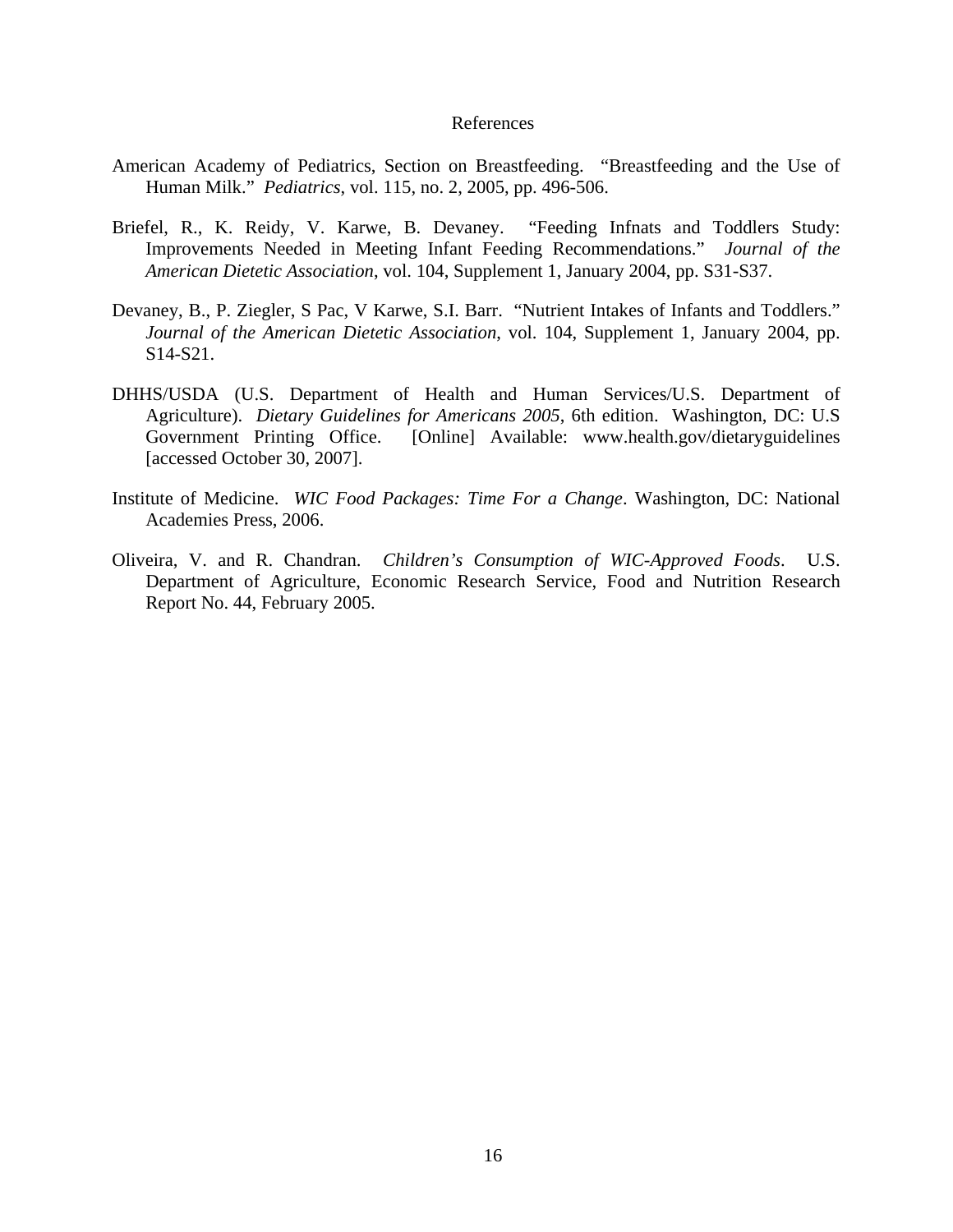|                         | <b>Fully Formula Feeding</b> |                            | <b>Partially Breastfeeding</b>                    |                                           | <b>Fully Breastfeeding</b>                    |                             |  |
|-------------------------|------------------------------|----------------------------|---------------------------------------------------|-------------------------------------------|-----------------------------------------------|-----------------------------|--|
|                         | <b>Current Food Package</b>  | Revised Food Package       |                                                   | Current Food Package Revised Food Package | <b>Current Food Package</b>                   | <b>Revised Food Package</b> |  |
|                         | <b>INFANT FOOD PACKAGES</b>  |                            |                                                   |                                           |                                               |                             |  |
| <b>Birth Month</b>      |                              |                            |                                                   |                                           |                                               |                             |  |
| Infant formula          | 806 fl oz                    | 806 fl oz                  | 806 fl oz                                         | <b>NONE</b>                               | $\overline{a}$                                |                             |  |
| Months 1 to 3           |                              |                            |                                                   |                                           |                                               |                             |  |
| Infant formula          | 806 fl oz                    | 806 fl oz                  | 806 fl oz                                         | 364 fl oz                                 | $\sim$ $\sim$                                 |                             |  |
| Months 4 to 5           |                              |                            |                                                   |                                           |                                               |                             |  |
| Infant formula          | 806 fl oz                    | 884 fl oz                  | 806 fl oz                                         | 442 fl oz                                 | $\mathbf{u}$                                  |                             |  |
| Vitamin C juice         |                              |                            | 96 fl oz                                          | <b>NONE</b>                               | 96 fl oz                                      | <b>NONE</b>                 |  |
| Infant cereal           |                              |                            | 24 oz iron-fortified                              | <b>NONE</b>                               | 24 oz iron-fortified                          | <b>NONE</b>                 |  |
| Months 6 to 11          |                              |                            |                                                   |                                           |                                               |                             |  |
| Infant formula          | 806 fl oz                    | 624 fl oz                  | 806 fl oz                                         | 312 fl oz                                 |                                               |                             |  |
| Vitamin C juice         | 96 fl oz                     |                            | 96 fl oz                                          |                                           | 96 fl oz                                      |                             |  |
| Infant cereal           | 24 oz iron-fortified         | 24 oz iron-fortified       | 24 oz iron-fortified                              | 24 oz iron-fortified                      | 24 oz iron-fortified                          | 24 oz iron-fortified        |  |
| Fruits and              |                              | 128 oz baby fruits and     |                                                   | 128 oz baby fruits and                    |                                               | 256 oz baby fruits and      |  |
| vegetables              |                              | vegetables                 |                                                   | vegetables                                |                                               | vegetables                  |  |
| Meat                    | $\qquad \qquad -$            | ÷÷.                        | $\overline{a}$                                    | $\overline{a}$                            | $\mathord{\hspace{1pt}\text{--}\hspace{1pt}}$ | 77.5 oz baby meats          |  |
|                         |                              |                            | <b>FOOD PACKAGES FOR WOMEN DURING BIRTH MONTH</b> |                                           |                                               |                             |  |
| Vitamin C juice         | 192 fl oz                    | 96 fl oz                   | 288 fl oz                                         | <b>NONE</b>                               | 336 fl oz                                     | 144 fl oz                   |  |
| Milk                    | 24 qts                       | 16 qts, $\leq$ 2% milk fat | 28 qts                                            | <b>NONE</b>                               | 28 qts                                        | 24 qts, $\leq$ 2% milk fat  |  |
| <b>Breakfast</b> cereal | 36 oz iron-fortified         | 36 oz. iron-fortified      | 36 oz iron-fortified                              | <b>NONE</b>                               | 36 oz iron-fortified                          | 36 oz iron-fortified,       |  |
|                         | cereal                       | whole grain cereal         | cereal                                            |                                           | cereal                                        | whole grain cereal          |  |
| Cheese                  |                              |                            |                                                   | <b>NONE</b>                               | 1 pound cheese                                | 1 pound cheese              |  |
| Eggs                    | $2-2.5$ dozen                | 1 dozen                    | $2-2.5$ dozen                                     | <b>NONE</b>                               | $2-2.5$ dozen                                 | $2$ dozen                   |  |
| Fruits and              |                              | \$8 cash voucher or        |                                                   | <b>NONE</b>                               | 2 pounds fresh carrots                        | \$8 cash voucher or         |  |
| vegetables              |                              | 280 oz canned              |                                                   |                                           |                                               | 280 oz canned               |  |
| Grains                  |                              |                            |                                                   | <b>NONE</b>                               |                                               | 1 pound whole grain         |  |
|                         |                              |                            |                                                   |                                           |                                               | bread                       |  |
| Fish (canned)           |                              |                            |                                                   | <b>NONE</b>                               | 26 oz canned tuna                             | 30 oz canned light          |  |
|                         |                              |                            |                                                   |                                           |                                               | tuna or salmon              |  |
| Legumes                 |                              | 1 pound dried or 64 oz     | 1 pound dried                                     | <b>NONE</b>                               | 1 pound dried                                 | 1 pound dried or 64 oz      |  |
|                         |                              | cans                       |                                                   |                                           |                                               | cans                        |  |
| And/or peanut           |                              | Or 18 oz                   | Or 18 oz                                          | <b>NONE</b>                               | And 18 oz                                     | And 18 oz                   |  |
| butter                  |                              |                            |                                                   |                                           |                                               |                             |  |

# **Table 1. Current and Revised Food Packages for Infants and Women: Maximum Monthly Allowances**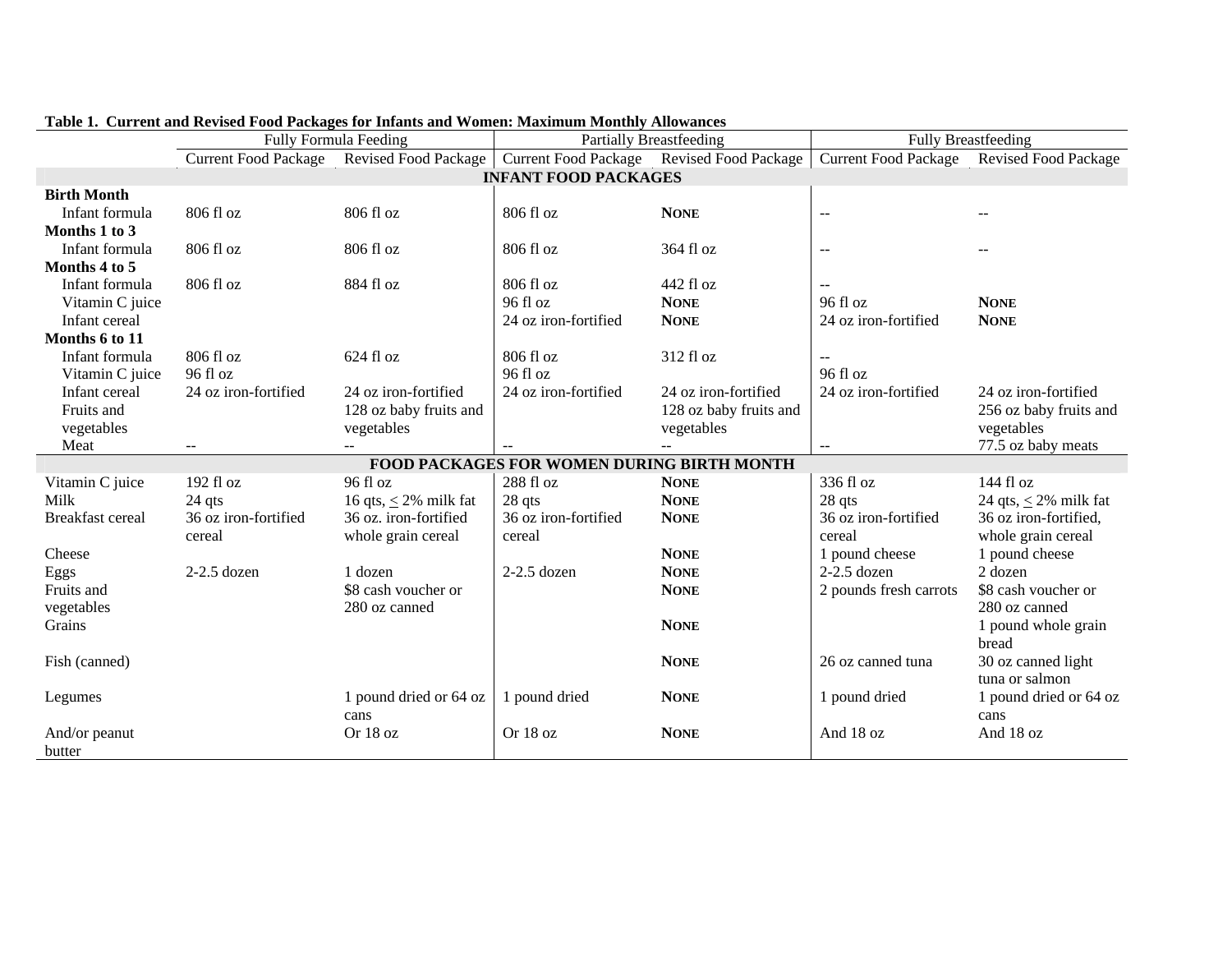|                                                   | Fully Formula Feeding       |                            | <b>Partially Breastfeeding</b> |                                                    | <b>Fully Breastfeeding</b>  |                             |
|---------------------------------------------------|-----------------------------|----------------------------|--------------------------------|----------------------------------------------------|-----------------------------|-----------------------------|
|                                                   | <b>Current Food Package</b> | Revised Food Package       | <b>Current Food Package</b>    | <b>Revised Food Package</b>                        | <b>Current Food Package</b> | <b>Revised Food Package</b> |
| FOOD PACKAGES FOR WOMEN: MONTHS 1 TO 5 POSTPARTUM |                             |                            |                                |                                                    |                             |                             |
| Vitamin C juice                                   | 192 fl oz                   | 96 fl oz                   | 288 fl oz                      | 144 fl oz                                          | 336 fl oz                   | 144 fl oz                   |
| Milk                                              | 24 qts                      | 16 qts, $\leq$ 2% milk fat | 28 qts                         | 22 qts, $\leq$ 2% milk fat                         | 28 qts                      | 24 qts, $\leq$ 2% milk fat  |
|                                                   |                             |                            |                                |                                                    |                             |                             |
| <b>Breakfast</b> cereal                           | 36 oz iron-fortified        | 36 oz. iron-fortified      | 36 oz iron-fortified           | 36 oz iron-fortified                               | 36 oz iron-fortified        | 36 oz iron-fortified,       |
|                                                   | cereal                      | whole grain cereal         | cereal                         | cereal                                             | cereal                      | whole grain cereal          |
| Cheese                                            |                             |                            |                                |                                                    | 1 pound cheese              | 1 pound cheese              |
| Eggs                                              | $2-2.5$ dozen               | 1 dozen                    | $2-2.5$ dozen                  | 1 dozen                                            | $2-2.5$ dozen               | 2 dozen                     |
| Fruits and                                        |                             | \$8 cash voucher or        |                                | \$8 cash voucher or                                | 2 pounds fresh carrots      | \$8 cash voucher or         |
| vegetables                                        |                             | 280 oz canned              |                                | 280 oz canned                                      |                             | 280 oz canned               |
| Grains                                            |                             |                            |                                | 1 pound whole grain                                |                             | 1 pound whole grain         |
|                                                   |                             |                            |                                | bread                                              |                             | bread                       |
| Fish (canned)                                     |                             |                            |                                |                                                    | 26 oz canned tuna           | 30 oz canned light          |
|                                                   |                             |                            |                                |                                                    |                             | tuna or salmon              |
| Legumes                                           |                             | 1 pound dried or 4 15-     | 1 pound dried                  | 1 pound dried or 4 15-                             | 1 pound dried               | 1 pound dried or 4 15-      |
|                                                   |                             | oz cans                    |                                | oz cans                                            |                             | oz cans                     |
| And/or peanut                                     |                             | Or 18 oz                   | Or 18 oz                       | And 18 oz                                          | And 18 oz                   | And 18 oz                   |
| butter                                            |                             |                            |                                |                                                    |                             |                             |
| Peanut butter                                     |                             | Or 18 oz peanut            | Or 18 oz                       | And 18 oz                                          | And 18 oz                   | And 18 oz                   |
|                                                   |                             |                            |                                | FOOD PACKAGES FOR WOMEN: MONTHS 6 TO 11 POSTPARTUM |                             |                             |
| Vitamin C juice                                   |                             |                            | 288 fl oz                      | 144 fl oz                                          | 336 fl oz                   | 144 fl oz                   |
| Milk                                              |                             |                            | 28 qts                         | 22 qts, $\leq$ 2% milk fat                         | 28 qts                      | 24 qts, $\leq$ 2% milk fat  |
| <b>Breakfast</b> cereal                           |                             |                            | 36 oz iron-fortified           | 36 oz iron-fortified                               | 36 oz iron-fortified        | 36 oz iron-fortified,       |
|                                                   |                             |                            | cereal                         | cereal                                             | cereal                      | whole grain cereal          |
| Cheese                                            |                             |                            |                                |                                                    | 1 pound cheese              | 1 pound cheese              |
| Eggs                                              |                             |                            | $2-2.5$ dozen                  | 1 dozen                                            | $2-2.5$ dozen               | 2 dozen                     |
| Fruits and                                        |                             |                            |                                | \$8 cash voucher or                                | 2 pounds fresh carrots      | \$8 cash voucher or         |
| vegetables                                        |                             |                            |                                | 280 oz canned                                      |                             | 280 oz canned               |
| Grains                                            |                             |                            |                                | 1 pound whole grain                                |                             | 1 pound whole grain         |
|                                                   |                             |                            |                                | bread                                              |                             | bread                       |
| Fish (canned)                                     |                             |                            |                                |                                                    | 26 oz canned tuna           | 30 oz canned light          |
|                                                   |                             |                            |                                |                                                    |                             | tuna or salmon              |
| Legumes                                           |                             |                            | 1 pound dried                  | 1 pound dried or 4 15-                             | 1 pound dried               | 1 pound dried or 4 15-      |
|                                                   |                             |                            |                                | oz cans                                            |                             | oz cans                     |
| Peanut butter                                     | $-$                         |                            | Or 18 oz                       | And 18 oz                                          | And 18 oz                   | And 18 oz                   |

### **Table 1. Current and Revised Food Packages for Infants and Women: Maximum Monthly Allowances**

NOTE: Pregnant WIC participants have the same current and revised food packages as partially breastfeeding women.